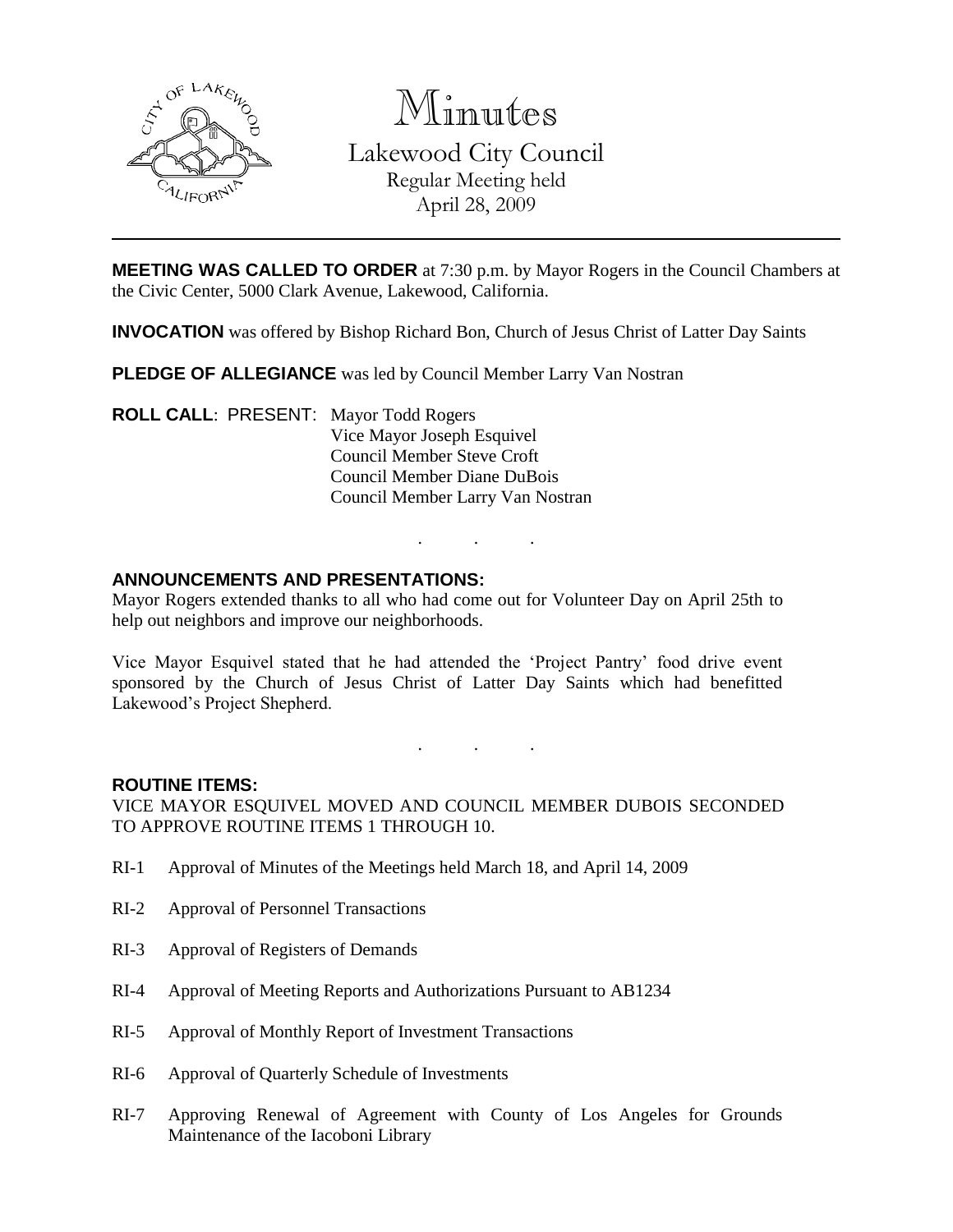### **ROUTINE ITEMS:** Continued

RI-8 Approval of Lease of Water Rights to the City of Long Beach Water Department

RI-9 Approval of Agreement for Auditing Services with Diehl, Evans and Co.

RI-10 Approval of Agreements for Civic Center Block Party Fireworks Display

Mayor Rogers noted that he wished to abstain from approving the Minutes of the March 18, 2009 Adjourned City Council Meeting.

UPON ROLL CALL VOTE, THE MOTION WAS APPROVED:

AYES: COUNCIL MEMBERS: Van Nostran, DuBois, Croft, Esquivel and Rogers NAYS: COUNCIL MEMBERS: None

## **1.1 • SPECIFIC PLAN FOR 3201-3225 CARSON STREET**

Community Development Director Jack Gonsalves displayed slides and made a presentation based on the memo in the agenda. He stated that an application had been made to amend an existing Specific Plan to allow the sale of beer and wine for on-site consumption in connection with bona fide eating establishments at the commercial center located at 3201- 3225 Carson Street. Part of the approval process would require each establishment to comply with the floor plan configurations and seating limits set forth in the Specific Plan. He reviewed the other locations within the Census Tract that were approved for alcoholic beverage sales and the conditions of approval recommended by law enforcement. It was the recommendation of the Planning and Environment Commission that the City Council introduce the proposed ordinance for the implementation of an amendment to Specific Plan 2007-2.

. . .

ORDINANCE NO. 2009-2; AN ORDINANCE OF THE CITY COUNCIL OF THE CITY OF LAKEWOOD ADOPTING AMENDMENT NO. 1 TO SPECIFIC PLAN 2007-2

Council Member Croft confirmed from Mr. Gonsalves that once granted, a restaurant could not convert to the sale of alcoholic beverages without the sale of food. City Attorney Steve Skolnik advised that a different type of license would be required for that type of use.

Mayor Rogers opened the public hearing at 7:57 p.m. and called for anyone in the audience wishing to address the City Council on this matter.

Shinh Zarkesh, property owner and manager, clarified for the Members of Council the hours of operation for the businesses and the operation of the location's video surveillance.

Rory Hargaden spoke in opposition to the amendment, citing the close proximity to residential property, the concentration of businesses serving alcoholic beverages in the area, and the adequacy of parking on the site.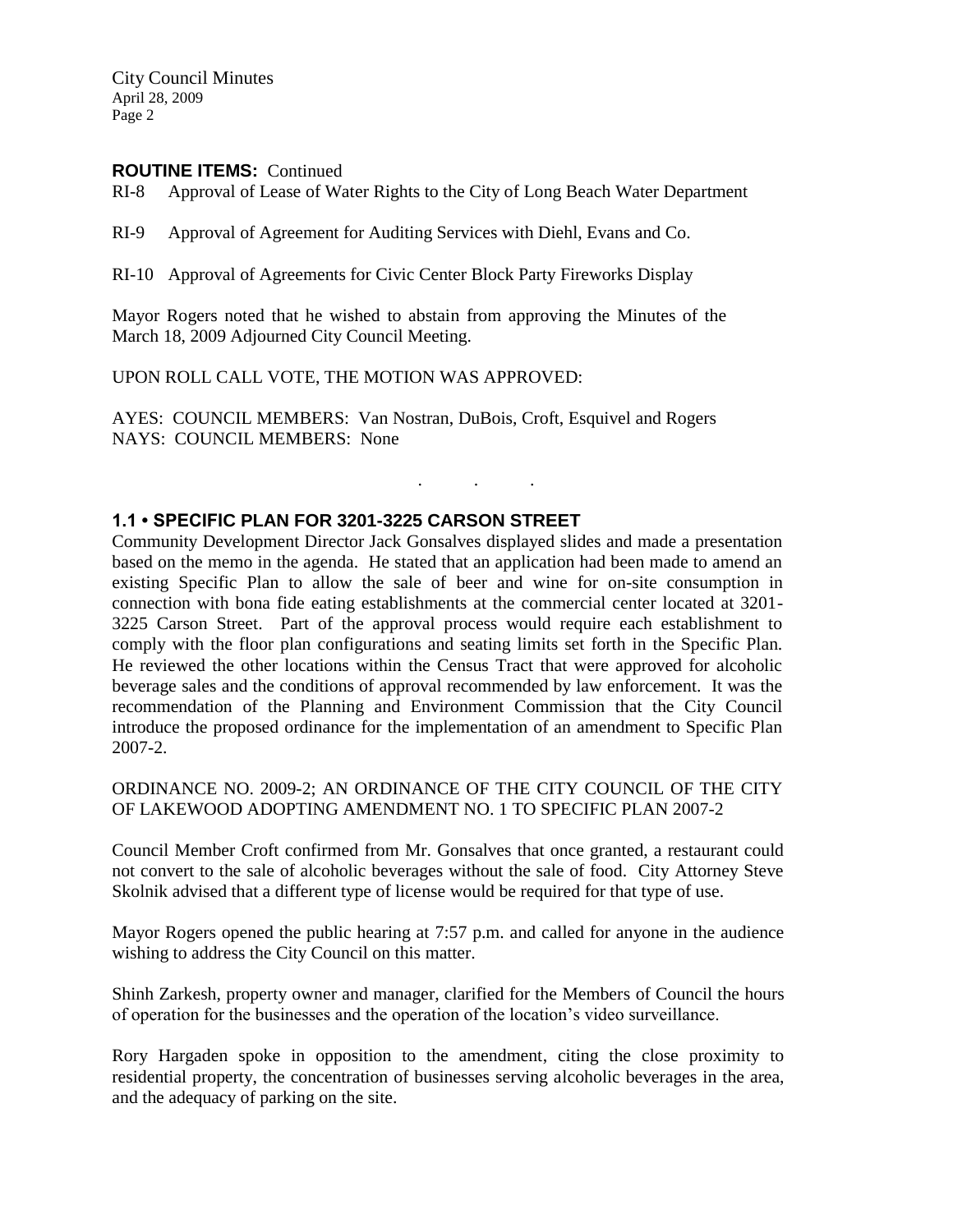# **1.1 • SPECIFIC PLAN FOR 3201-3225 CARSON STREET** - Continued

Greg Walker, 3219 Carson Street, owner/operator of Walkers Barbeque, stated the ability to offer customers beer or wine would help his business survive the economic downturn.

Responding to a question from Mayor Rogers, Mr. Walker stated that there had not been any alcohol-related law enforcement issues or problems in the location's parking area. Council Member Van Nostran determined from Mr. Walker that although the parking directly in front of the restaurants tended to get full, there was adequate additional parking available on the west side of the lot.

Michael Kim, 3221 Carson Street, owner of Z Pizza, stated that 70 percent of his business was during the dinner hours and that he had never seen the parking lot completely full.

COUNCIL MEMBER CROFT MOVED AND COUNCIL MEMBER VAN NOSTRAN SECONDED TO CLOSE THE PUBLIC HEARING. UPON ROLL CALL VOTE, THE MOTION WAS APPROVED:

AYES: COUNCIL MEMBERS: Van Nostran, DuBois, Croft, Esquivel and Rogers NAYS: COUNCIL MEMBERS: None

The City Attorney noted for the record that correspondence had been received from an attorney on behalf of one of the residential property owners adjacent to the subject location. He reviewed the points made in the correspondence and concluded that they were matters of policy and not legal requirements.

Mr. Gonsalves clarified that the provisions of the Lakewood Municipal Code dealing with joint use parking did not require totally different hours of operation for business uses to share a joint parking area, and recognized that some overlap would occur.

The City Attorney questioned Mr. Gonsalves and clarified that the method of calculation for the joint use parking agreement was a professionally recognized policy that was consistently applied throughout the City, and that the joint use parking had nothing to do with the sale of alcoholic beverages.

Responding to a question from Council Member Van Nostran, Mr. Skolnik stated that the State Alcoholic Beverage Control Board set the recommended number of licenses for alcoholic beverages based on the population level within a Census tract without any regard for the property uses within the tract.

Mayor Rogers determined from Mr. Gonsalves that there had not been any complaints or comments from any other residents in the area of the project.

Council Member Van Nostran determined from Mr. Gonsalves that the distances listed in the Municipal Code of alcoholic beverage sale uses from residential uses was for a business that was a bar with entertainment, not for a restaurant permitted to sell beer and wine with food.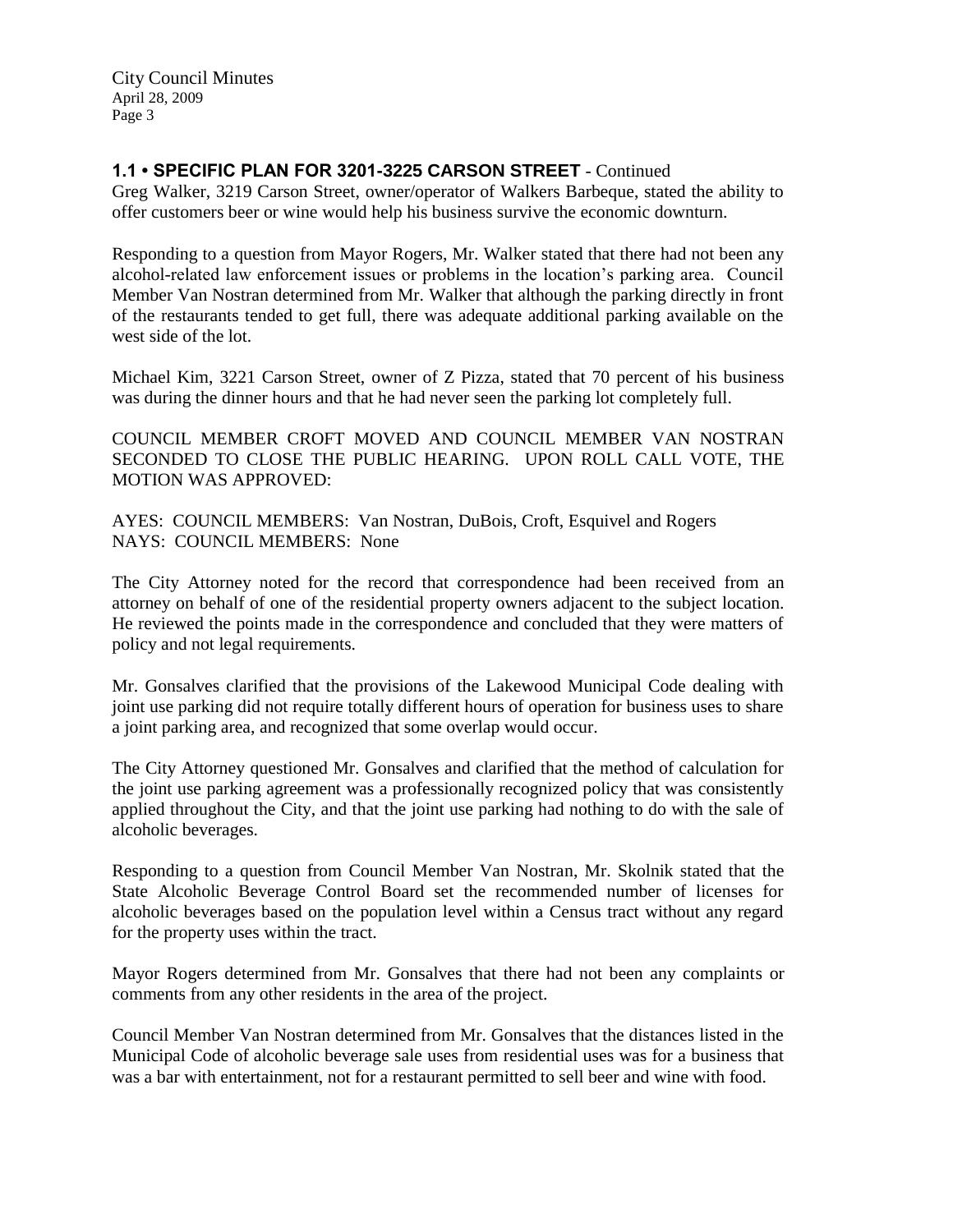# **1.1 • SPECIFIC PLAN FOR 3201-3225 CARSON STREET** - Continued

Council Member Croft stated that he traveled past the subject location on a regular basis and had never witnessed a parking problem on the site.

Mayor Rogers determined from the property owner that they had been in contact with the attorney representing the adjacent home owner and tried to resolve their concerns, but were unable to offer a settlement satisfactory to the home owner.

COUNCIL MEMBER CROFT MOVED AND VICE MAYOR ESQUIVEL SECONDED TO INTRODUCE ORDINANCE NO. 2009-2. UPON ROLL CALL VOTE, THE MOTION WAS APPROVED:

AYES: COUNCIL MEMBERS: Van Nostran, DuBois, Croft, Esquivel and Rogers NAYS: COUNCIL MEMBERS: None

#### . . .

### **2.1 • APPOINTMENTS TO CITY COMMISSIONS**

Mayor Rogers called for appointments to the City's commissions.

### COMMUNITY SAFETY COMMISSION

Jim Choura by Council Member Van Nostran Linda Quarto by Council Member DuBois Ben Maleki by Council Member Croft Lynda Carter by Vice Mayor Esquivel Bill Baca by Mayor Rogers

#### PLANNING AND ENVIRONMENT COMMISSION

Sean Piazza by Council Member Van Nostran Joy Janes by Council Member DuBois Jan McKinnon by Council Member Croft Ron Wade by Vice Mayor Esquivel Vicki Stuckey by Mayor Rogers

### RECREATION AND COMMUNITY SERVICES COMMISSION

Nancy Piazza by Council Member Van Nostran Kirk Real by Council Member DuBois Ben Delarosa by Council Member Croft Jeff Wood by Vice Mayor Esquivel Steve Richard by Mayor Rogers

RESOLUTION NO. 2009-12; A RESOLUTION OF THE CITY COUNCIL OF THE CITY OF LAKEWOOD APPOINTING MEMBERS OF THE VARIOUS COMMISSIONS OF THE CITY OF LAKEWOOD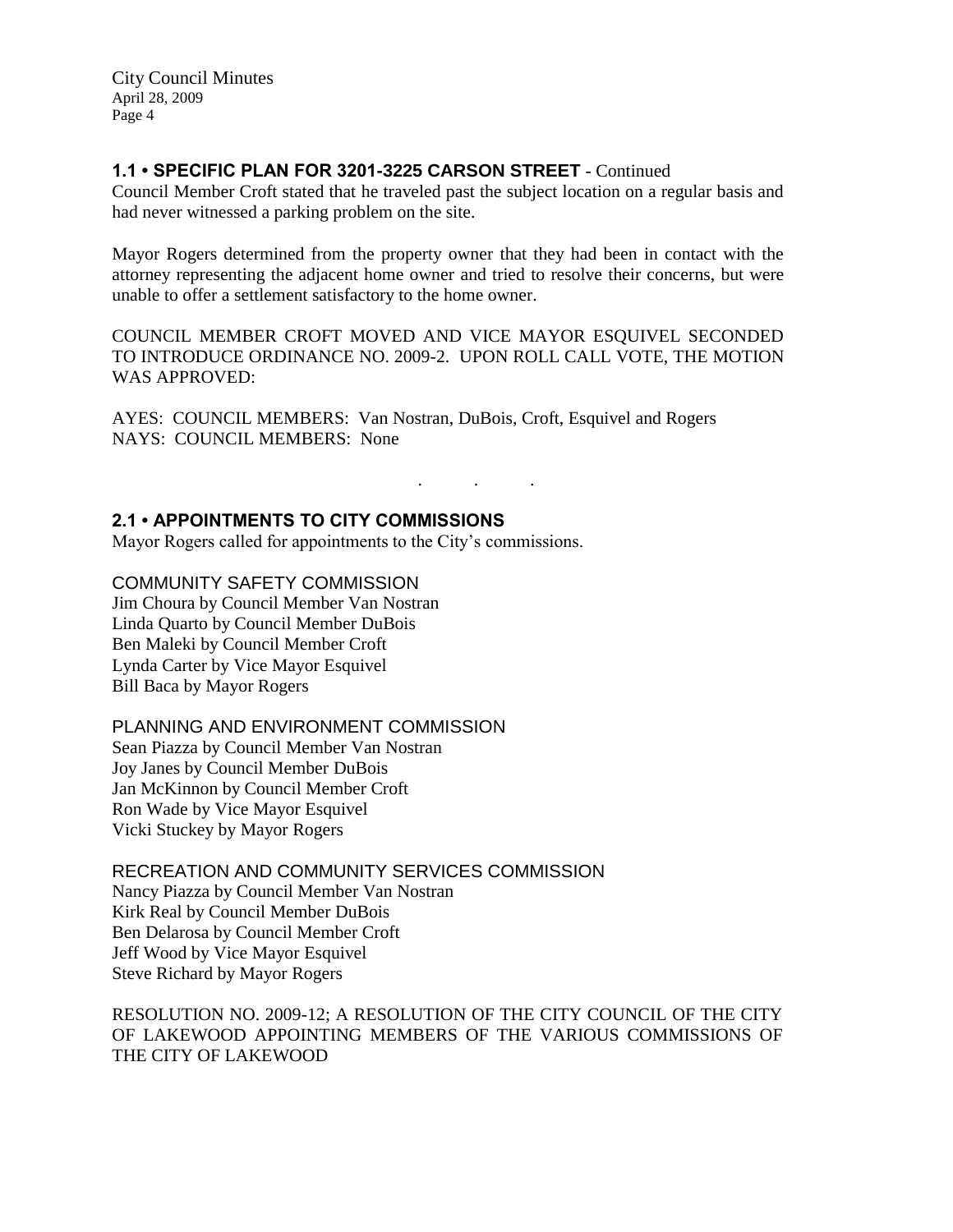### **2.1 • APPOINTMENTS TO CITY COMMISSIONS** - Continued

VICE MAYOR ESQUIVEL MOVED AND COUNCIL MEMBER DUBOIS SECONDED TO ADOPT RESOLUTION NO. 2009-12 WITH THE NAMES AS RELATED. UPON ROLL CALL VOTE, THE MOTION WAS APPROVED:

AYES: COUNCIL MEMBERS: Van Nostran, DuBois, Croft, Esquivel and Rogers NAYS: COUNCIL MEMBERS: None

# **2.2 • SECOND READING AND ADOPTION OF ORDINANCE NO. 2009-1; AMENDING THE LAKEWOOD MUNICIPAL CODE PERTAINING TO FEES FOR INDUSTRIAL WASTE**

. . .

ORDINANCE NO. 2009-1; AN ORDINANCE OF THE CITY COUNCIL OF THE CITY OF LAKEWOOD AMENDING THE LAKEWOOD MUNICIPAL CODE BY AMENDING SECTION 7230 PERTAINING TO AMENDMENTS TO THE SANITARY SEWER AND INDUSTRIAL WASTE ORDINANCE was read by title by the City Clerk.

COUNCIL MEMBER VAN NOSTRAN MOVED AND COUNCIL MEMBER DUBOIS SECONDED TO WAIVE FURTHER READING AND ADOPT ORDINANCE NO. 2009-1. UPON ROLL CALL VOTE, THE MOTION WAS APPROVED:

AYES: COUNCIL MEMBERS: Van Nostran, DuBois, Croft, Esquivel and Rogers NAYS: COUNCIL MEMBERS: None

# **3.1 • CONTRACT FOR CURBSIDE RECYCLING AND AUTOMATED REFUSE COLLECTION**

 $\mathbf{r} = \mathbf{r} \cdot \mathbf{r}$ 

Public Works Director Lisa Rapp displayed slides and made a presentation based on the memo in the agenda. She stated that the City had a long relationship with EDCO/BZ Disposal Services for trash collection. A proposal had been received from EDCO/BZ for the implementation of curbside recycling and automated refuse collection which had been detailed at the last regular City Council meeting. It was the recommendation of staff that the City Council approve an agreement for solid waste collection and disposal with EDCO Waste Services, LLC.

Steve South, EDCO Waste Services, stated he was pleased to present the City with the new program which had been specifically designed for Lakewood. He continued by stating that EDCO would work with residents to ease the transition.

Marty Fenton-Frear, Candice Aguirre and Chris Whitmar expressed support for the curbside recycling proposal.

Jerry Cleveland and Dave Morris spoke in opposition to the proposal citing storage space for carts and street parking issues.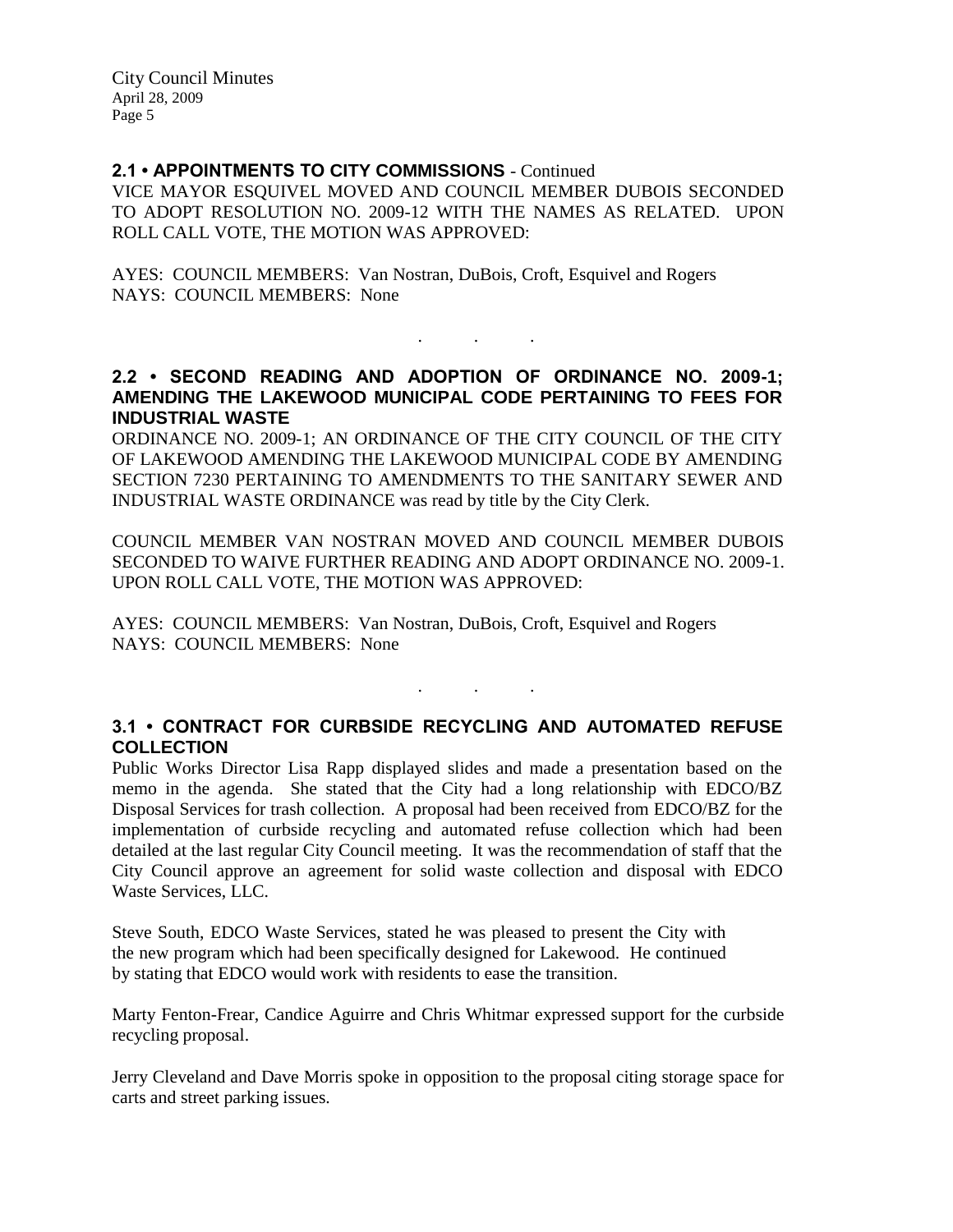## **3.1 • CONTRACT FOR CURBSIDE RECYCLING AND AUTOMATED REFUSE COLLECTION** - Continued

Mayor Rogers stated that the City had been looking at this issue for more than a year. He advised that for years, Lakewood had been meeting its diversion goal set by the State, but there had been much discussion recently at the State level about increasing those goals. He stated that while the City Council was generally reluctant to impose major changes that would impact people's lifestyles, recycling was the right thing to do. He thanked EDCO for addressing every concern that had been raised during the process.

Vice Mayor Esquivel stated that he fully supported the proposal, noting that Lakewood's contract with the Long Beach SERRF facility, which had been instrumental in meeting our diversion goals, would be ending next year. He concluded by stating the City was fortunate to have a company like EDCO with such a good customer service record.

Council Member Van Nostran noted that EDCO, a family-owned company, had always stood by their promises and done an outstanding job for the City. He stated that although the City had been able to meet diversion goals so far through use of the SERRF facility and a separation facility, new regulations were imminent and it was good to know that EDCO would step up and help the City meet any new diversion goals.

Council Member Croft clarified with Ms. Rapp that City staff would work with EDCO to monitor diversion levels, with a monthly report being provided by EDCO. He noted that the City had been able to be more flexible and take the time to set up a custom program because we did not wait until further State regulations made a new program a necessity. He stated that Lakewood was, in many ways, an environmentally aware community, with programs that had been operating quietly for years, and that he had heard from many residents who enthusiastically supported the proposed program.

COUNCIL MEMBER VAN NOSTRAN MOVED AND COUNCIL MEMBER DUBOIS SECONDED TO APPROVE STAFF'S RECOMMENDATIONS. UPON ROLL CALL VOTE, THE MOTION WAS APPROVED:

AYES: COUNCIL MEMBERS: Van Nostran, DuBois, Croft, Esquivel and Rogers NAYS: COUNCIL MEMBERS: None

At 9:12 p.m., the Regular Meeting of the City Council was recessed for the Meeting of the Lakewood Redevelopment Agency. At 9:14 p.m., the City Council Meeting was reconvened.

. . .

. . .

## **ORAL COMMUNICATIONS:**

Cheryl Fuller addressed the City Council regarding group homes.